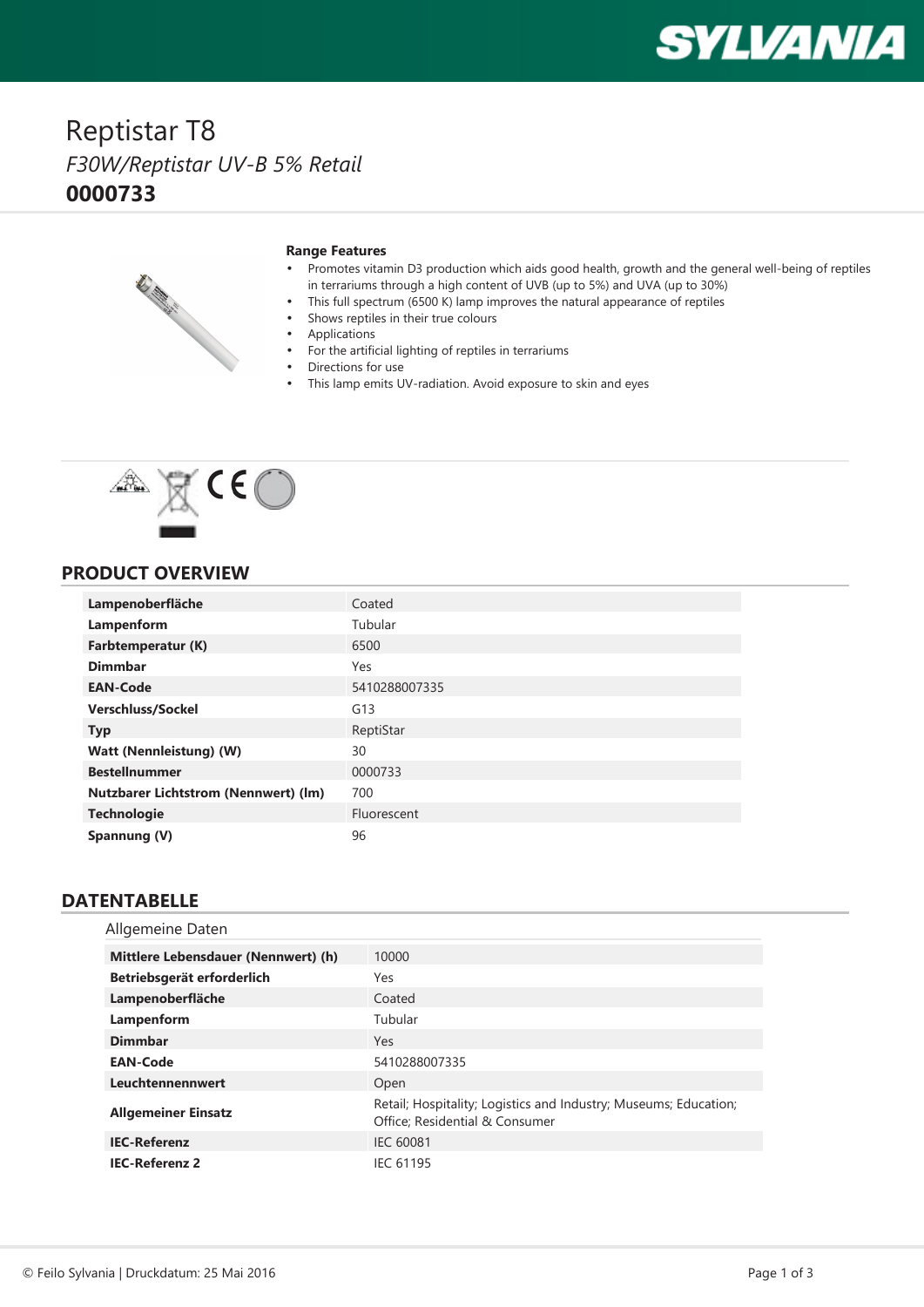

## Reptistar T8 *F30W/Reptistar UV-B 5% Retail* **0000733**

| <b>Einsatzzweck</b>                            | Special lighting                                                                                                                                                                                                                                                                                                                                                                                                                                                                 |
|------------------------------------------------|----------------------------------------------------------------------------------------------------------------------------------------------------------------------------------------------------------------------------------------------------------------------------------------------------------------------------------------------------------------------------------------------------------------------------------------------------------------------------------|
| Verschluss/Sockel                              | G13                                                                                                                                                                                                                                                                                                                                                                                                                                                                              |
| Quecksilbergehalt der Lampe (mg)               | 10                                                                                                                                                                                                                                                                                                                                                                                                                                                                               |
| <b>Typ</b>                                     | ReptiStar                                                                                                                                                                                                                                                                                                                                                                                                                                                                        |
| <b>Bestellnummer</b>                           | 0000733                                                                                                                                                                                                                                                                                                                                                                                                                                                                          |
| <b>Lange Bezeichnung</b>                       | Promotes vitamin D3 production which aids good health, growth<br>and the general well-being of reptiles in terrariums through a<br>high content of UVB (up to 5%) and UVA (up to 30%)<br>This full spectrum (6500 K) lamp improves the natural appearance<br>of reptiles<br>Shows reptiles in their true colours<br>Applications<br>For the artificial lighting of reptiles in terrariums<br>Directions for use<br>This lamp emits UV-radiation. Avoid exposure to skin and eyes |
| Produktname                                    | F30W/Reptistar UV-B 5% Retail                                                                                                                                                                                                                                                                                                                                                                                                                                                    |
| Lampen für spezielle Einsatzbereiche           | Yes                                                                                                                                                                                                                                                                                                                                                                                                                                                                              |
| <b>Technologie</b>                             | Fluorescent                                                                                                                                                                                                                                                                                                                                                                                                                                                                      |
| <b>Transformator erforderlich</b>              | No                                                                                                                                                                                                                                                                                                                                                                                                                                                                               |
| Menge/Verpackungseinheit                       | 10 <sup>1</sup>                                                                                                                                                                                                                                                                                                                                                                                                                                                                  |
| <b>E-Nummer SE</b>                             | 8356666                                                                                                                                                                                                                                                                                                                                                                                                                                                                          |
| Optische Daten                                 |                                                                                                                                                                                                                                                                                                                                                                                                                                                                                  |
| Farbtemperatur (K)                             | 6500                                                                                                                                                                                                                                                                                                                                                                                                                                                                             |
| Lichtstrom (Nennwert) (lm)                     | 700                                                                                                                                                                                                                                                                                                                                                                                                                                                                              |
| <b>Nutzbarer Lichtstrom (Nennwert) (lm)</b>    | 700                                                                                                                                                                                                                                                                                                                                                                                                                                                                              |
| Elektrische Daten                              |                                                                                                                                                                                                                                                                                                                                                                                                                                                                                  |
|                                                | 0.37                                                                                                                                                                                                                                                                                                                                                                                                                                                                             |
| Stromstärke (A)                                | 30                                                                                                                                                                                                                                                                                                                                                                                                                                                                               |
| Watt (Nennleistung) (W)<br>Watt (Nennwert) (W) | 30                                                                                                                                                                                                                                                                                                                                                                                                                                                                               |
| Spannung (V)                                   | 96                                                                                                                                                                                                                                                                                                                                                                                                                                                                               |
|                                                |                                                                                                                                                                                                                                                                                                                                                                                                                                                                                  |
| Physikalische Daten                            |                                                                                                                                                                                                                                                                                                                                                                                                                                                                                  |
| Lampendurchmesser (mm) - D                     | 26                                                                                                                                                                                                                                                                                                                                                                                                                                                                               |
| Lampenlänge (mm) - C/L                         | 908.8                                                                                                                                                                                                                                                                                                                                                                                                                                                                            |
| Länge Basis zu Basis (mm) - A                  | 894.4                                                                                                                                                                                                                                                                                                                                                                                                                                                                            |
| Länge Basis zu Pin (Min-Max) - B               | 899.3-901.7                                                                                                                                                                                                                                                                                                                                                                                                                                                                      |
| Verpackungsbezeichnung                         | Box/Sleeve                                                                                                                                                                                                                                                                                                                                                                                                                                                                       |
| Gewicht (kg)                                   | 0.12                                                                                                                                                                                                                                                                                                                                                                                                                                                                             |
| Outer package dimensions (L x W x H)<br>(cm)   | 100.80 x 6.50 x 14.70                                                                                                                                                                                                                                                                                                                                                                                                                                                            |
| Single package dimensions (L x W x H)<br>(cm)  | $97.70 \times 2.70 \times 2.70$                                                                                                                                                                                                                                                                                                                                                                                                                                                  |